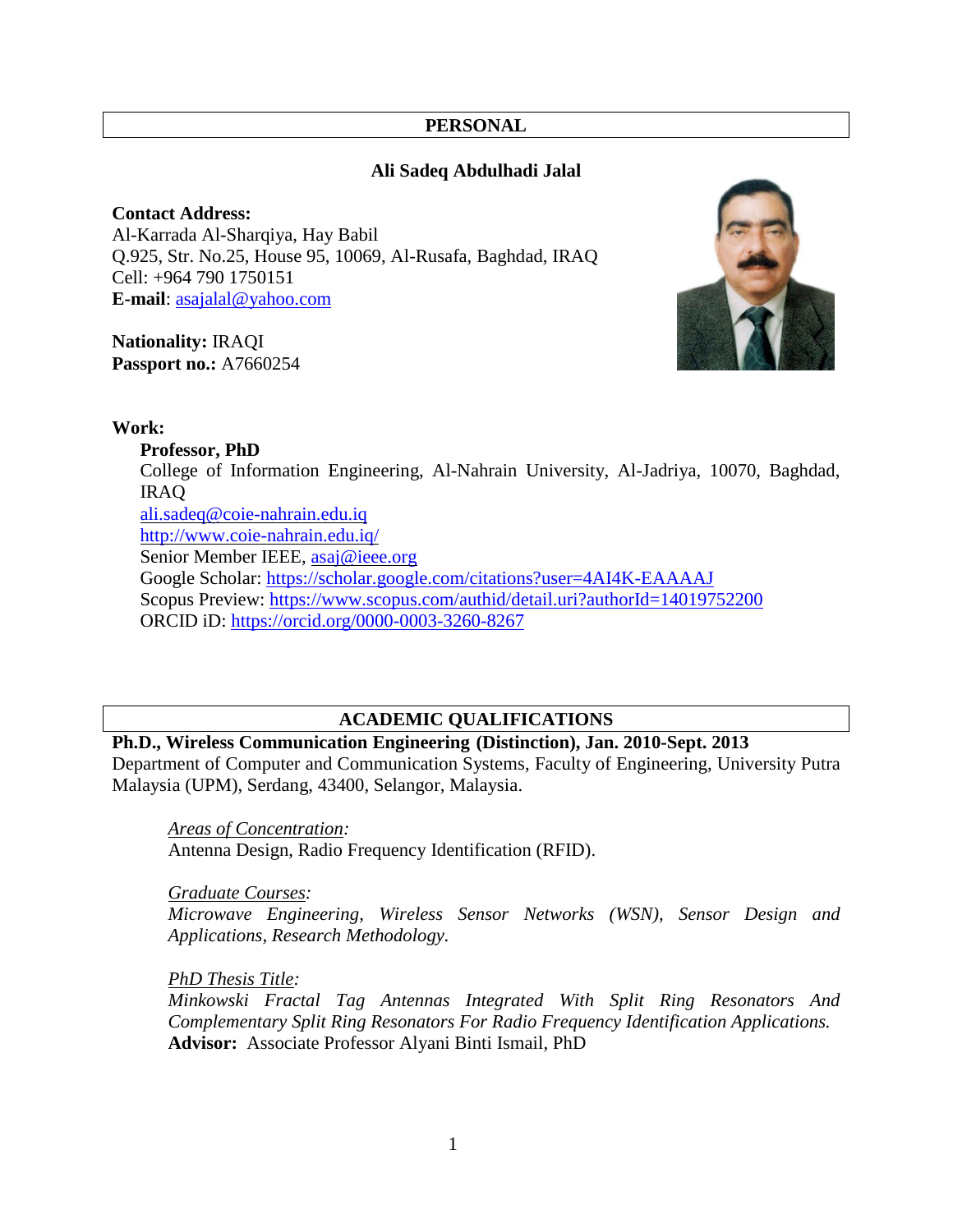#### **M.Sc., Electronics and Communications (Honors), Jan. 1984-May 1986**

Department of Electrical Engineering, Al-Rasheed College, University of Technology, Baghdad, Iraq.

*Areas of Concentration:*  Digital Communication Systems, Ciphering and Deciphering Techniques. *Graduate Courses: Engineering Analysis, Micro-Electronics, Microwave Engineering, Radar Theory and Systems, Advanced Digital Electronics, Advanced Numerical Analysis, Communication Theory and Systems, Advanced Electronics Lab., Advanced Communications Lab.*

*Master Thesis Title: Investigations on Non-Linear Feedback Shift Registers and their Application on Stream Ciphering Systems.* **Advisor:** Professor Sameer M. Saeed, Professor S.C. Saxena

### **B.Sc., Electrical and Electronics, Sept. 1976- June 1980**

Department of Electrical Engineering, Al-Rasheed College, University of Technology, Baghdad, Iraq.

## **RESEARCH INTERESTS**

Design, Analysis, Fabrication and Measurement of RFID Tag Antennas; Handsets and GPS Antenna Design; Wireless Sensor Networks (WSN); Design, Analysis, Implementation and Testing of Switched-mode Power Supply; The Design and Implementation of a DC/AC Converter for 6W, 8W, 10W and 20W Fluorescent Tubes; The Design and Implementation of a Remote Control and Monitoring System for Radio Transmitters; The Design and Implementation of a Precision Detector and Rectifier for Very Low Signals (as Low as 10 mV).

#### **PROFESSIONAL EXPERIENCE**

#### **ACADEMIC**

#### **September 2017- Present**

*Director of the Engineering Consultancy Bureau* College of Information Engineering, Al-Nahrain University

#### **January 2019- Present**

*Professor Dr.* Department of Information and Communication Engineering, College of Information Engineering, Al-Nahrain University, Al-Jadriya Complex, 10070, Baghdad, Iraq.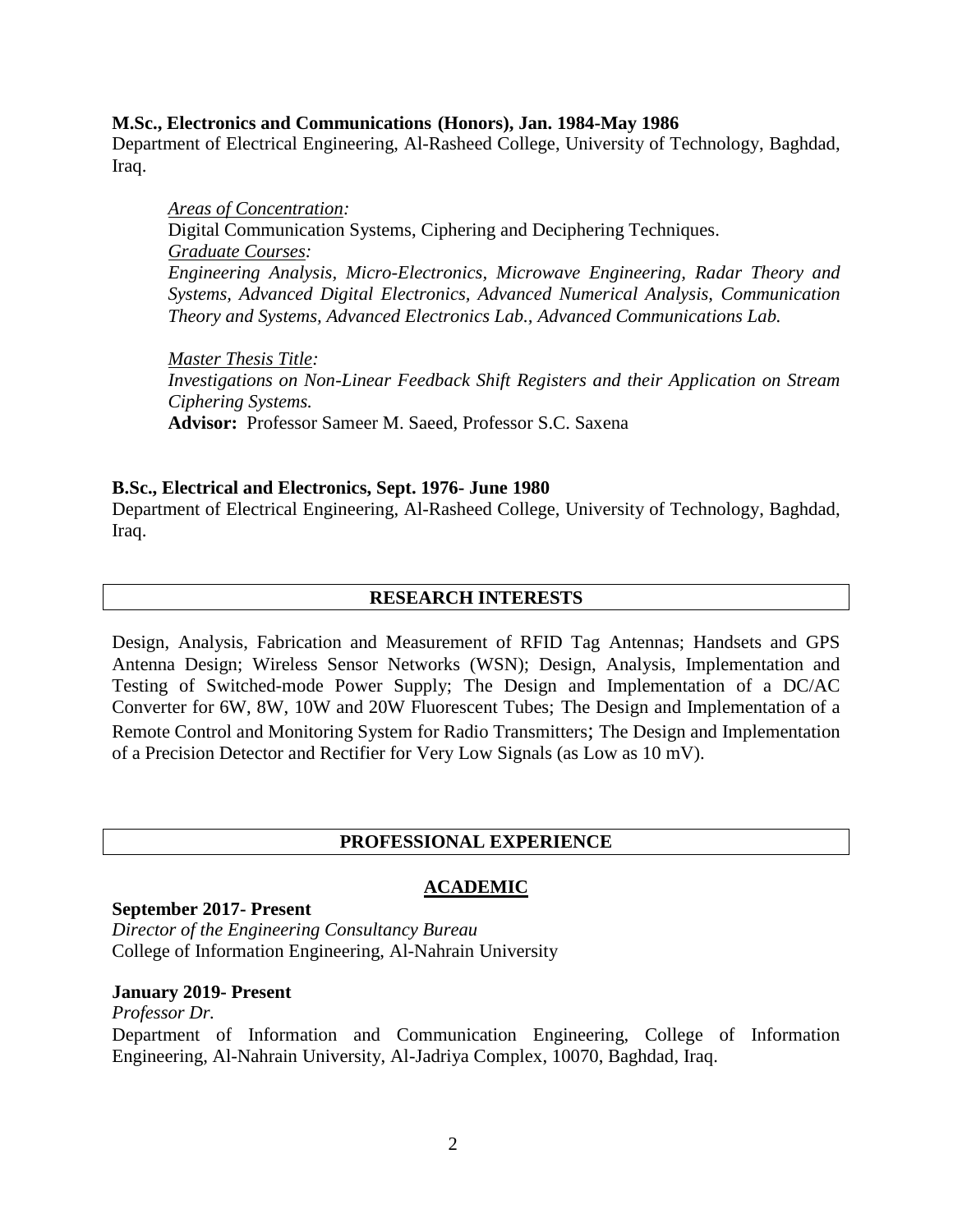## **November 2014- 2018**

*Associate Professor Dr.*

Department of Information and Communication Engineering, College of Information Engineering, Al-Nahrain University, Al-Jadriya Complex, 10070, Baghdad, Iraq.

# **September 2014- October 2016**

*Deputy Dean* College of Information Engineering, Al-Nahrain University, Al-Jadriya Complex, 10070, Baghdad, Iraq.

# **December 2013- August 2014**

*Associate Professor, Dr.* Department of Information and Communication Engineering, College of Information Engineering, Al-Nahrain University, Al-Jadriya Complex, 10070, Baghdad, Iraq.

# **January 2010- September 2013**

*Senior Researcher, Microwave and Antenna Design, PhD Student.* Department of Computer and Communication Systems, Faculty of Engineering, University Putra Malaysia, Serdang, 43400, Selangor Malaysia

# **February 2009- December 2009**

*Assistant Professor (Equivalent to Associate Professor in the North American System)* College of Information Engineering, Al-Nahrain University, Baghdad, Iraq

# **November 2007- January 2009**

*Lecturer,* College of Information Engineering, Al-Nahrain University, Baghdad, Iraq

# **July 2006- October 2007**

*Lecturer, Deputy Dean (Academic)* College of Information Engineering, Al-Nahrain University, Baghdad, Iraq

## **September 1994- June 2006**

*Lecturer,* Electrical Engineering Department, Al-Rasheed College, University of Technology, Baghdad, Iraq.

## **June 1986- August 1994**

*Assistant Lecturer,* Electrical Engineering Department, Al-Rasheed College, University of Technology, Baghdad, Iraq.

## **January 1984- May 1986**

*Research and Teaching Assistant,* M.Sc. Candidate, Department of Electrical Engineering, Al-Rasheed College, University of Technology, Baghdad, Iraq. Instructed labs and assisted in teaching courses in Electronics, Electric Circuits, Antennas, and Electromagnetic Fields.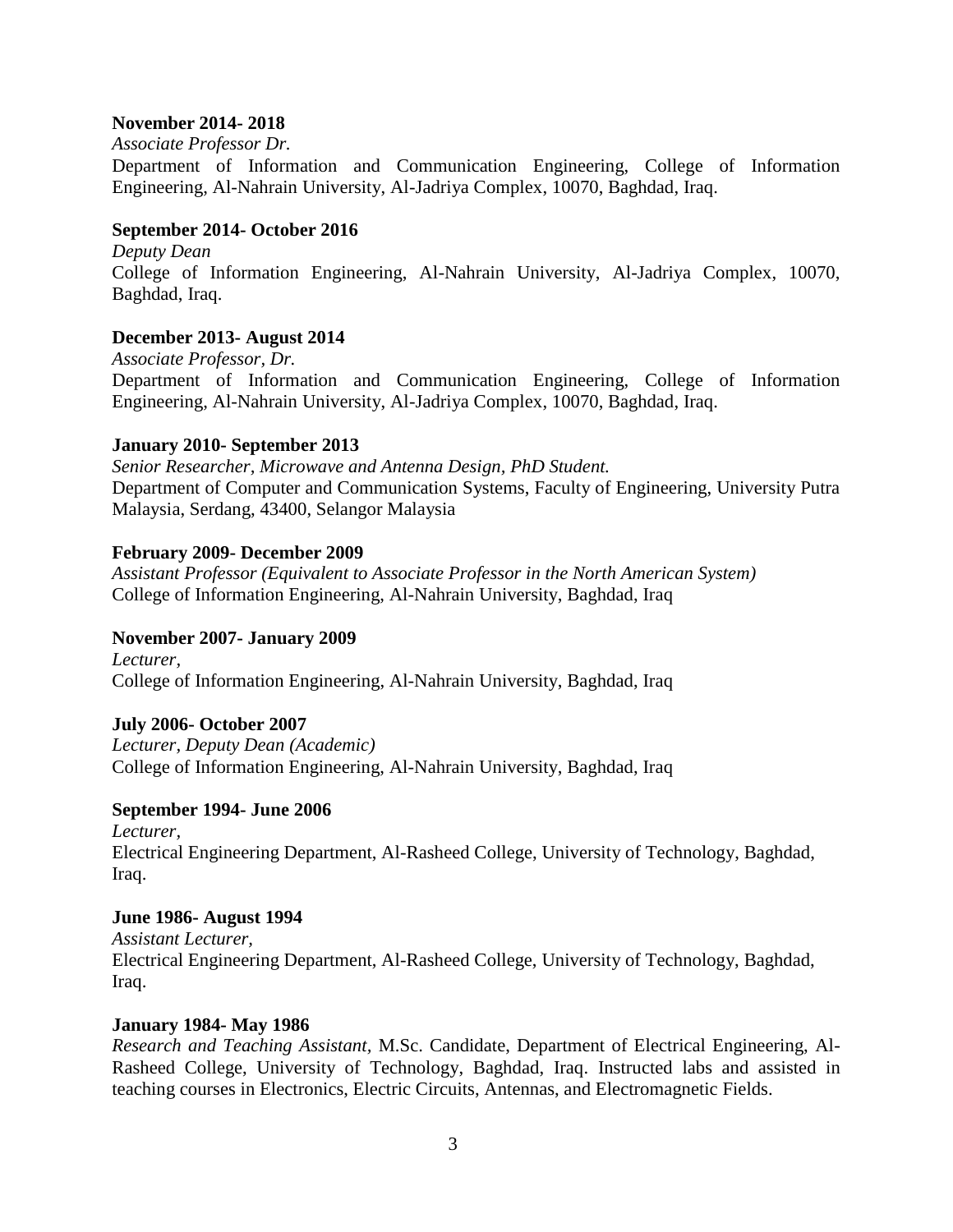# **INDUSTRIAL**

### **March 1997-March 2003**

*Senior Consultant, Digital Electronics and Design,* Al-Milaad Company, Al-Karama Company, and Al-Battany Company, Baghdad, Iraq.

### **May 1998- March 2003**

*Senior Consultant, Digital Electronics and Design, TV Transmission,* Ministry of Information, Baghdad, Iraq.

# **TEACHING**

# **Al\_Rasheed College / University of Technology and College of Information Engineering / Al-Nahrain University,Baghdad,Iraq**

## **Courses Developed and Taught**

- *Basic Electronics*
- *Basic Logic Circuits*
- *Basic Circuit Theory*
- *Electrical and Electronic Measurement and Instrumentation*
- *Digital Electronics*
- *Digital System Design*
- *Microprocessor Architecture and Programming*
- *Digital and Analog Communication*

## **Laboratory Development**

- Analog Electronics Laboratory
- Electric Circuits Laboratory
- Digital Electronic Laboratory
- Microprocessor Laboratory
- Communication Systems Laboratory
- Antennas and Wireless Systems Research Laboratory

#### **Student Recruitment**

- Played a very active role in recruiting undergraduate students at Al-Rasheed College of Engineering and Science / University of Technology.
- Recruited several undergraduate students at the College of Engineering / Babylon University.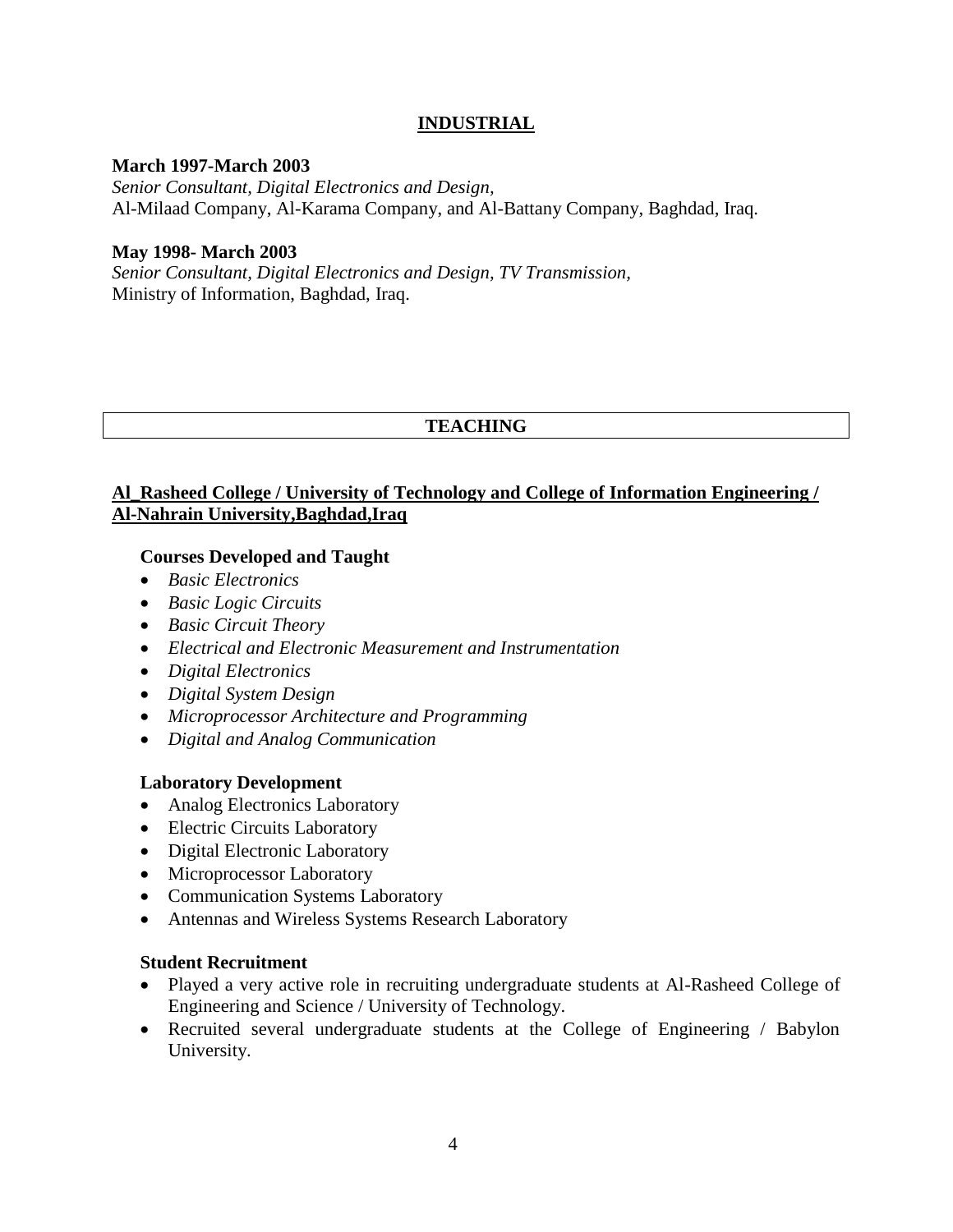# **PROFESSIONAL SKILLS**

- In-depth knowledge of the design, characterization, manufacturing, and testing of passive microwave and millimeter wave devices.
- Excellent background in metamaterials, artificial magnetic conductors, microwave photonics, and electromagnetic band gap structures applied to antenna design.
- Excellent background in anechoic chamber design, antenna testing and measurement.
- Excellent experience in CST's Microwave Studio.
- In-depth knowledge Analogue circuit design and analysis.
- In-depth knowledge of smart antenna technology.
- In-depth knowledge of digital system design with synchronous and asynchronous FSM.
- Excellent experience in teaching and curriculum development.
- Excellent organizational, management, supervision and leadership capabilities.
- Continued high-level of research activities and publications.

# **RESEARCH AND INDUSTRIAL EXPERIENCE**

- Design and implementation of microwave chambers for antenna and filter measurements.
- Design and analysis of dipole antennas for RFID applications.
- Design of miniaturized metal mount microstrip RFID tag antennas.
- Measurements of the electromagnetic constitutive parameters at microwave and millimeter wave frequencies.
- The design and implementation of the modified switched-mode power supply for the 1KW TV transmitter type LGT-1K designed by Thomson CFA.
- The design and implementation of a remote control and monitoring system for radio transmitters.
- The design and implementation of the Studio Master Control of radio transmissions for all working frequencies.
- The design and implementation of a precision detector and rectifier for very low signals (as low as 10 mV).
- The design and implementation of a regulated charging circuit for Ni-Cd, Ni-Mh, and lead-acid rechargeable batteries to work with the above DC/AC Converter.
- The design and implementation of car burglar-alarm system together with vibration sensing.
- The design and implementation of an electronic insect killer.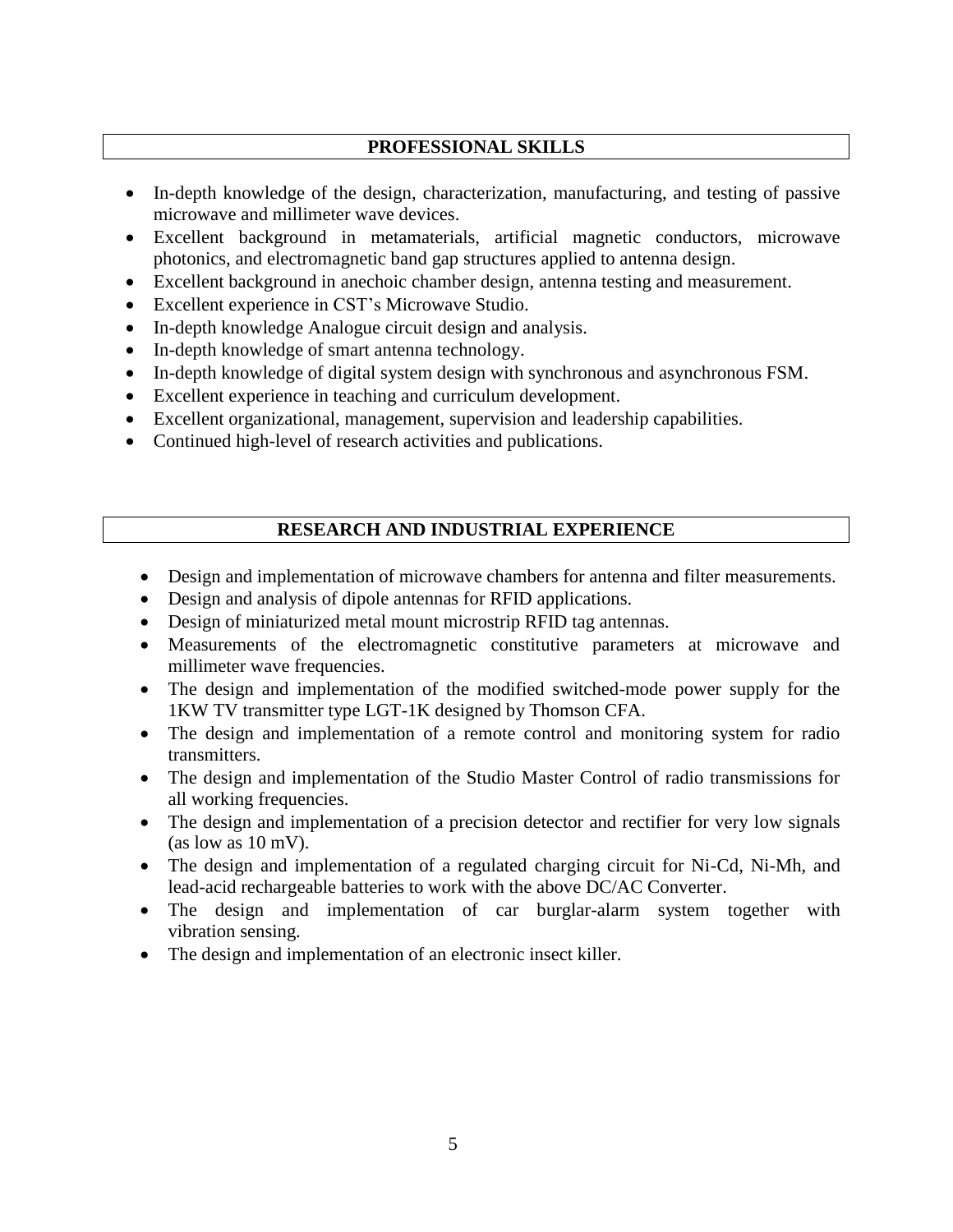# **RESEARCH**

## **Ongoing Research Projects**

- Applications of Artificial Magnetic Conductors in Antenna and Filter Design
- Applications of Metamaterials in EMI/EMC Problems
- Integration of Split Ring Resonators and Complementary Split Ring Resonators in RFID Tag Antenna Design
- Design of Miniature RFID Tag Antennas for Metallic Objects Identification
- Design of Multi-Band Filters

# **SERVICE ON COMMITTEES**

# **Al-Nahrain University**

- Advisor for transfer undergraduate students
- Curriculum Committee
- Annual Performance Evaluation
- Systems Engineering Faculty Search
- Member of Information and Comm. Engineering Department Assembly
- Member of Information and Comm. Engineering Department Scientific Committee
- Undergraduate Curriculum
- Leader of Education for the Working Professional
- Research and Teaching Methodology bi-annual Course Lecturer
- Scientific Committee Member ICFCN'14
- Member of the Iraqi Engineers Union Degree: Consultant Specialty: Electronics and Communication

# **COMPUTER/SOFTWARE SKILLS**

## **Programming Languages:**

Basic, FORTRAN, Assembly, C, C++, JAVA

## **Operating Systems:**

MS-DOS, Macintosh, UNIX, WINDOWS, IBM Mainframes

## **Engineering Software Packages:**

CST Studio Suite (Microwave Studio, Design Studio, EM Studio), Computer Simulation Technology GmbH, Germany (Advanced level)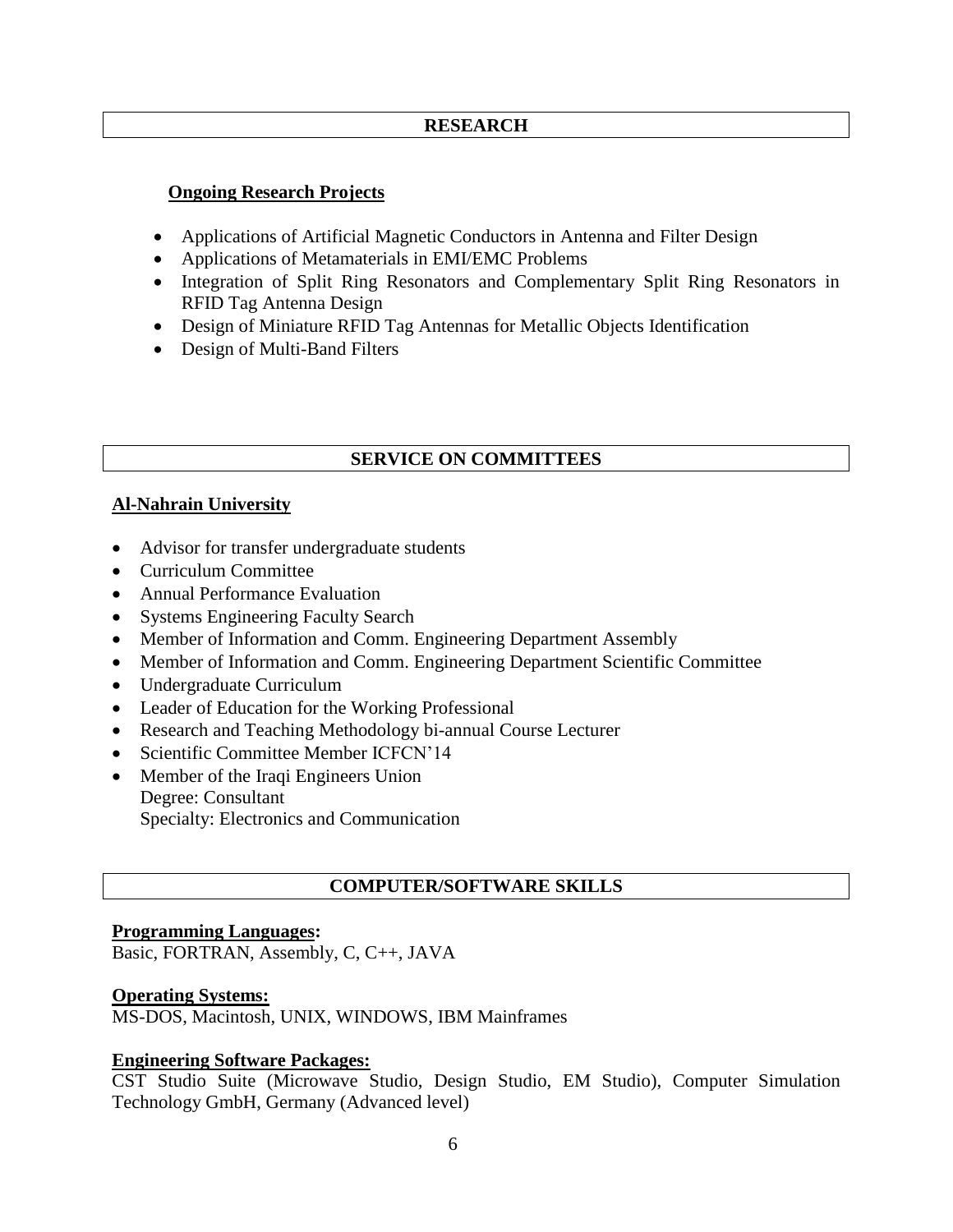### **PUBLICATIONS**

- **1. Ali S. A. Jalal**, S. M. Saeed, and S. C Saxena. "A New Algorithm for the Evaluation of Complexity of a Self-Synchronous Cryptosystem with Non-Linear Feedback Shift Registers," *Proceedings of second International Conference on Computer Technology and Applications* , March 24-26, 1986, Baghdad, Iraq, pp c4.6(1-6).
- **2. Ali S. A. Jalal**, S. M. Saeed, and S. C Saxena. **"**Investigations on Non-Linear Feedback Shift Registers", Fourth Scientific Research Council, Oct. 23-28, 1986, Baghdad, Iraq.
- **3. Ali S. A. Jalal**, and M.K. Mahmood. The English to Arabic translation of the book entitled: "Modern Communication Systems", by R.F. Coats, 1989.
- **4. Ali S. A. Jalal**, and M.K. Mahmood. The English to Arabic translation of the book entitled: "Modern Communications and Spread Spectrum", by George R. Cooper and Clare D. McGillem , 1992.
- **5.** Ali, J. K., and **Ali S.A. Jalal**. "A Miniaturized Multiband Minkowski-Like Pre-Fractal Patch Antenna for GPS and 3g IMT-2000 Handsets," *Asian Journal of Information technology*, Vol. 6(5), 2007, pp 584-588.
- **6.** Kadhim A. K., and **Ali S. A. Jalal**. "The Use of Spread Spectrum to Improve Information Hiding in Images," in *Proceeding of the IEEE MIC-CCA*, Aug. 2008, pp 32-36.
- **7. Ali S. A. Jalal,** "A New Compact Patch Antenna Design for Circular Polarization Applications Based on 3rd Iteration Minkowski-Like Pre-Fractal Geometry," *Journal of Engineering and Applied Sciences*, vol. 3(9), 2008, pp 729-734.
- **8. Ali S. A. Jalal**, Alyani Ismail, Adam R. H. Alhawari, Mohd F. A. Rasid, Nor K. Noordin, and Mohd A. Mahdi, "Miniaturized Metal Mount Minkowski Fractal RFID Tag Antenna with Complementary Split Ring Resonator," *Progress In Electromagnetics Research C,* Vol. 39, 25-36, 2013.
- **9. Ali S. A. Jalal**, Alyani Ismail, Adam R. H. Alhawari, Mohd F. A. Rasid, Nor K. Noordin, and Mohd A. Mahdi, "Metal Mount Fractal RFID Tag Antenna with Complementary Split Ring Resonator," in *Proceeding of the 2013 IEEE International Conference on RFID Technologies and Applications,* 04–05 September 2013 Johor Bahru, Malaysia.
- **10.** Adam R. H. Alhawari, Alyani Ismail, **Ali S. A. Jalal**, Raja S. A. R. Abdullah, Mohd F. A. Rasid, "U-Shaped Inductively Coupled Feed RFID Tag Antennas for Gain Enhancement," *Electromagnetics,* Vol. 34, 487-496, 2014.
- **11.** NH Daud, A Ismail, ARH Alhawari, A Sali, MF Rasid, **Ali S. A. Jalal**, "Integration of split ring resonators (SRRs) to UHF RFID tag antenna for size reduction," in *proceeding*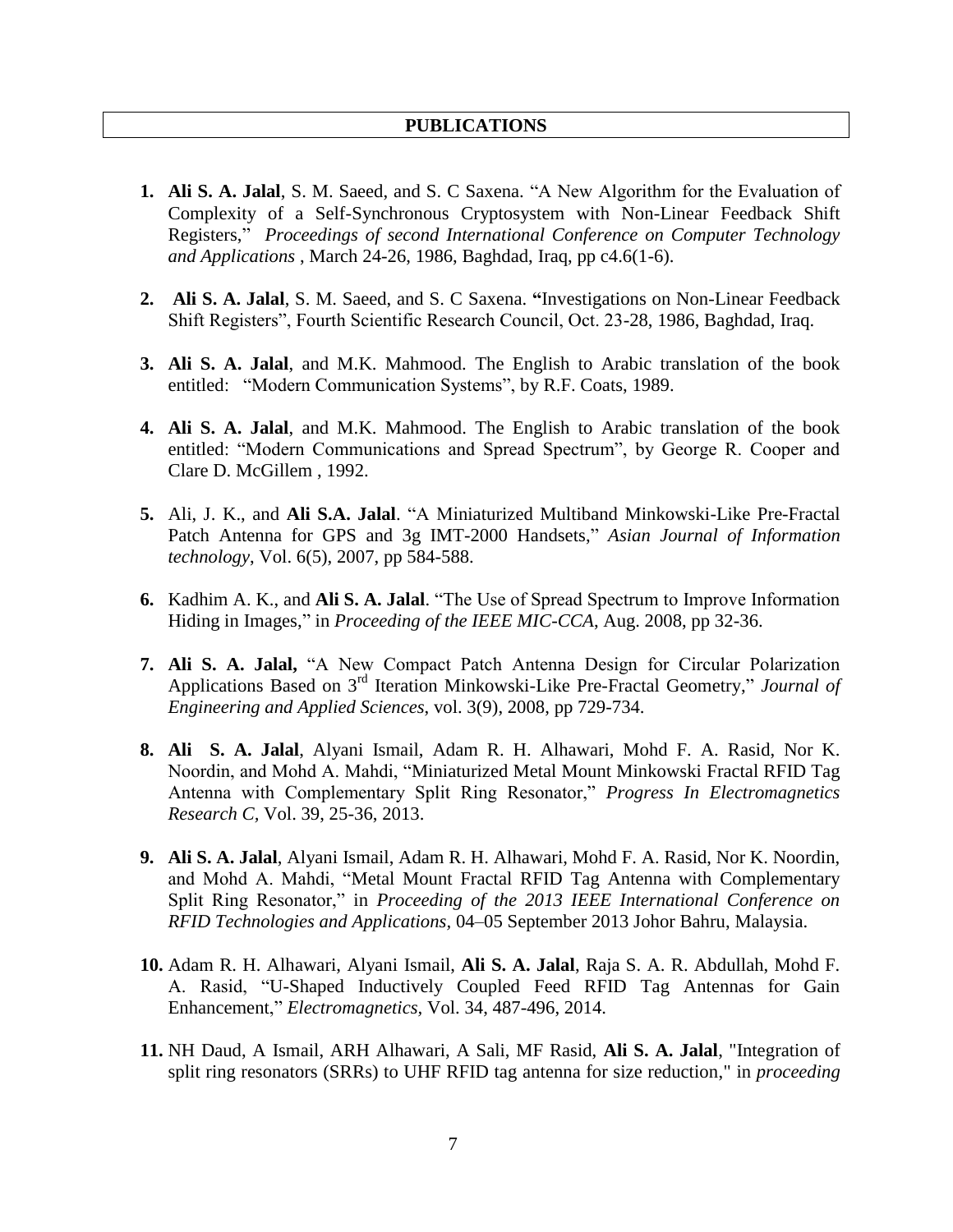*of the IEEE 4th International Conference on Engineering Technology and Technopreneuship (ICE2T)*, 2014.

- **12. Ali S. A. Jalal**, "Passive RFID Tags," Wulfenia Journal, Vol. 22, No. 12, pp. 415-435, DEC. 2015.
- **13.** Marwa Haleem Jwair, **Ali Sadeq Abdulhadi Jalal, "** A Gain Enhanced Circularly Polarized Microstrip Antenna for RFID Readers Applications," International Journal of Scientific & Engineering Research, Volume 7, Issue 9, September-2016.
- **14.** Neamet Akeel Fawzi, **Ali Sadeq Abdulhadi Jalal,** "Design and Implementation of Smart Irrigation System Using Wireless Sensor Network Based on Internet of Things ," International Journal of Scientific & Engineering Research, Volume 8, Issue 4, April-2017.
- **15.** Mohammed Fadhel Hasan**, Ali Sadeq Abdulhadi Jalal** and Emad Shehab Ahmed**, "** Compact Dual-band Microstrip Band Pass Filter Design Based on Stub Loaded Resonator for Wireless Applications," in *Proceeding of the IEEE 2017 Progress In Electromagnetics Research Symposium —* Spring (PIERS), St Petersburg, Russia, 22–25 May, 2017.
- **16. A.S.A. Jalal,** M.H. Jwair, "On the Performance of a Microstrip Antenna based UC-PBG structures for UHF RFID Readers," *Engineering and Technology Journal*, Vol. 36, Part A, No. 5, pp. 480-487, 2018.
- **17.** Taha A. Elwi, Ali J. Salim, Aya N. Alkhafaji, Jawad K. Ali and **Ali S. A. Jalal**, "Complex Constitutive Characterizations of Materials in the X-Band Using a Non-Destructive Technique," in *Proceedings of the 8th International Advances in Applied Physics and Materials Science Congress & Exhibition*, 24-30 April 2018 in Fethiye - Mugla, Turkey.
- **18.** Rana H. Saloom, Amer S. Elameer and **Ali S. Jalal**, " A New Style of an Academic Institutions in Iraq: e-University," in *Proceeding of the IEEE 2018 1st Annual International Conference on Information and Sciences (AICIS)*, Iraq, Nov. 2018.
- **19.** Rana H. Saloom, Amer S. Elameer and **Ali S. Jalal**, " Establishment An Iraqi E-University System Using Object Oriented Analysis And Design Based On The Uml," The Turkish Online Journal of Educational Technology -December 2018, Special Issue for IETC&ITEC, pp. 150-160.
- **20.** Noor Qusay Abdulmohsen AlShaikhli, **Ali Sadeq Abdulhadi Jalal,** "Miniaturized Double-patch Antenna Design for WLAN Communication with CSRR DGS," in *Proceeding of the IEEE 2018 Third Scientific Conference of Electrical Engineering (SCEE)*, Iraq, pp. 226-229, Publication Date APR. 2019.